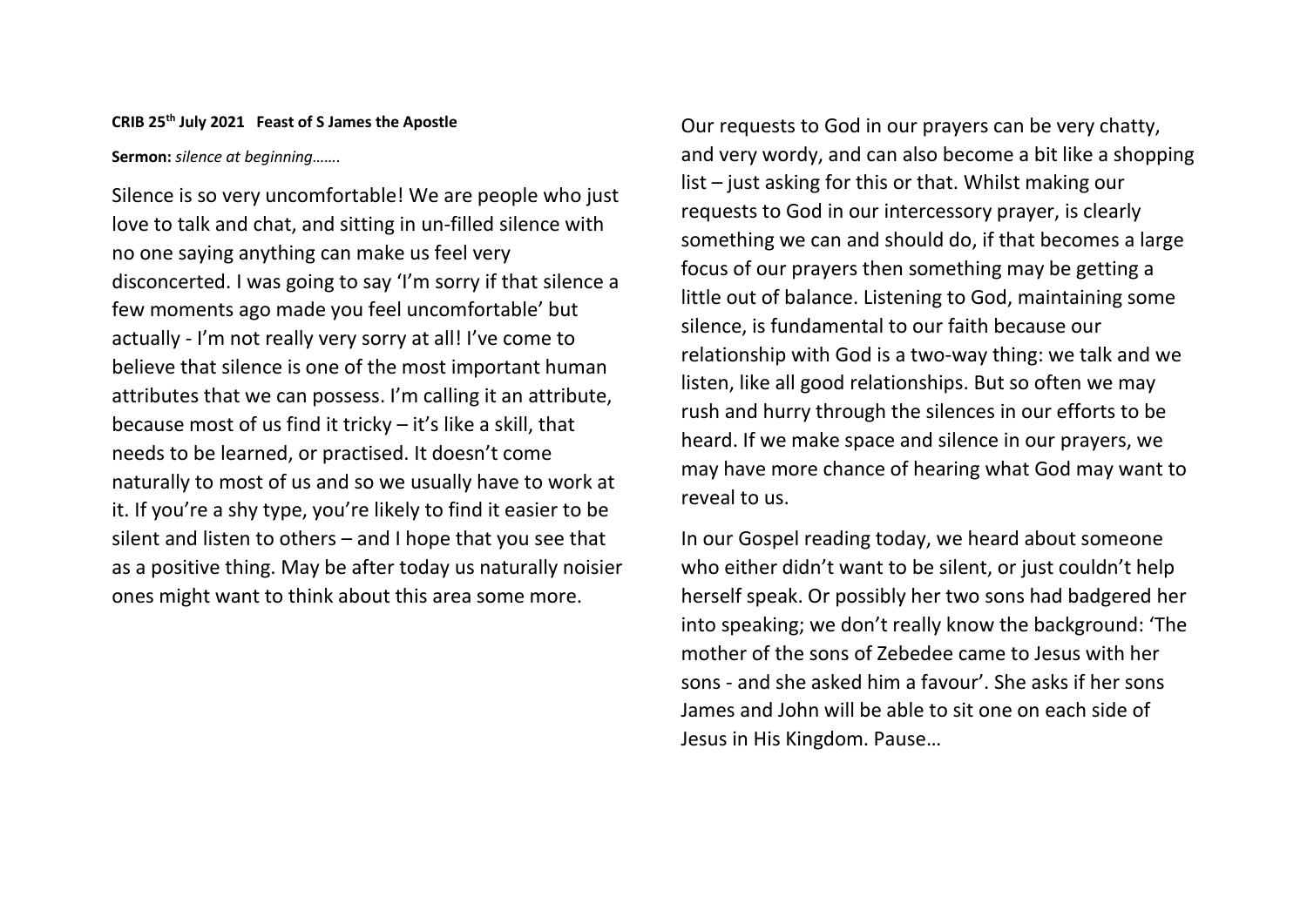Now there are several reactions we could have to her behaviour: for me, her speaking in this way seems audacious. You may have your own thoughts: Perhaps she felt they'd be safe close to Jesus – well that proved wildly wrong. Perhaps she simply thought by speaking out in this way that they'd be favoured or more popular; wrong again. Whatever she was thinking in asking for this to happen, Jesus puts all three of them in their place, and when the other 10 disciples got to hear of this they were – unsurprisingly - most displeased.

There are two things which Jesus has said to them which I think we could helpfully note: 1. Jesus says to them that they don't really understand what they've asked for and so there's a warning – do we know what we're letting ourselves in for when we say we want to be close to Jesus? And 2. Jesus says that whoever wishes to occupy a great position such as they've requested must instead learn humility – and to look after others in service rather than being self-serving.

We also might just want to remind ourselves that in Mark's gospel it is James & John themselves who ask to sit at Jesus' side and their mother doesn't appear to be present at all (although of course she may have been the chatty pushy mother behind the scenes: mothers of sons beware! And I speak these words to myself just as much as to anyone else here – our sons are perfectly capable of carving out their own lives without us chatty pushy mothers trying to pigeon hole them into what we think they should be or do! We'd do really well to keep quiet – to remain silent, no matter what we're thinking, and let them get on with it!).

Back to our Gospel: Whichever may be the more accurate account in either Matthew or Mark of the two versions of this event, the point is this: Jesus challenges them about what their request might mean in reality: If they want to be so closely associated with Jesus, then they would need to be prepared to walk with him in all things. The *dangers* of speaking in the way their mother did, out of turn, I think, and by asking this extraordinary question, became all too apparent. If her wish was granted, it would become extremely costly.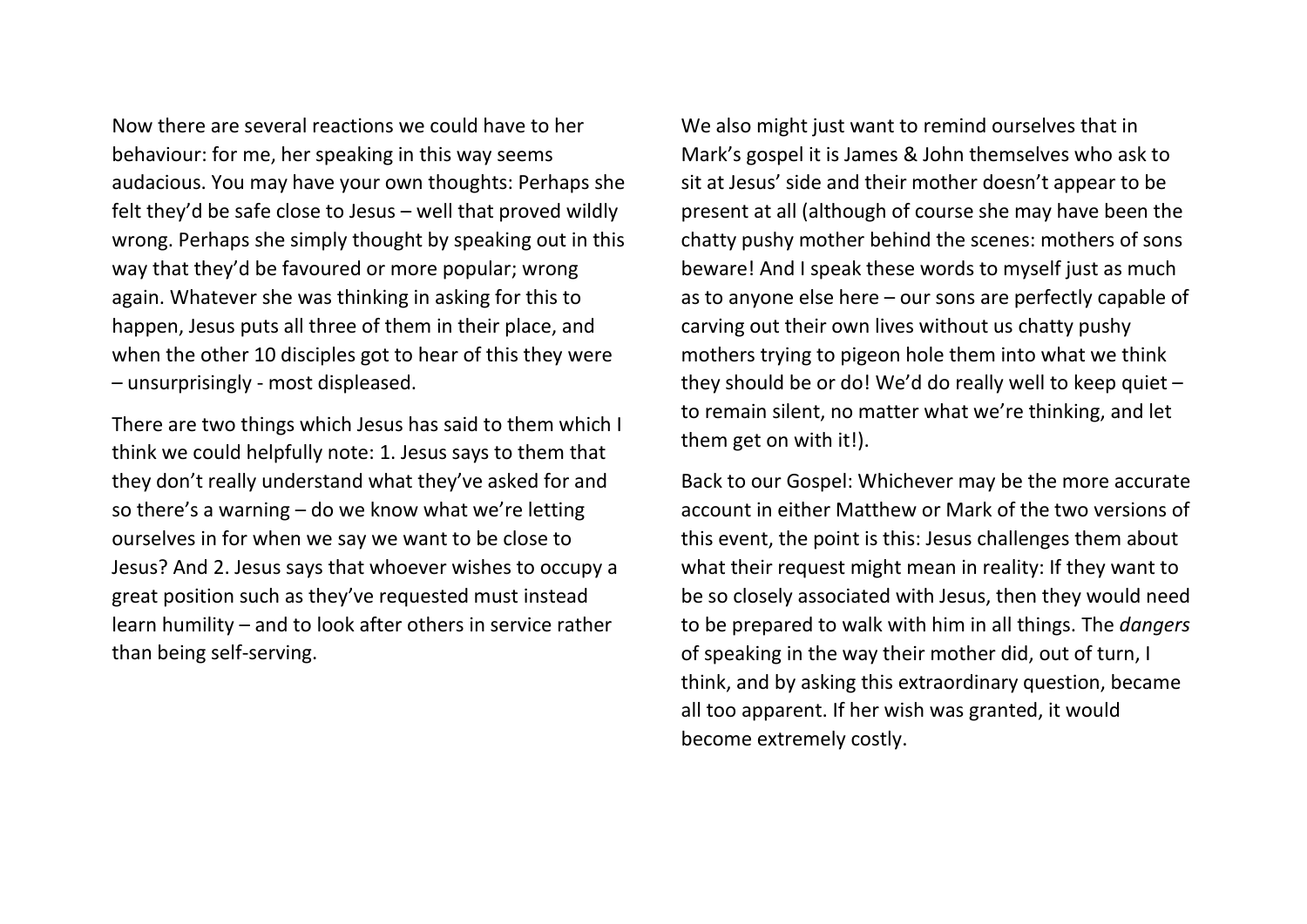The request that was made to be close to Jesus though may be not so very different from what we might ask of Him today. When we say we want to follow Him, to be like Him, to become more Christ like. But have we really thought what those words we speak might actually mean? The global statement 'I believe in Jesus and I follow Him' should surely mean just that - we follow, no matter what. May be that makes us think twice about what it means when we say we follow Jesus: following Jesus means sitting at his right or his left or at his feet or at his head, including in his suffering and therefore I think by suffering with him. Can we really say, as St Paul said, 'I want to know Christ and the power of His resurrection and the sharing of his sufferings by becoming like him in his death' Is this really what we mean? Jesus made it clear to the mother of James and John: to be that close to Jesus meant sharing the same  $cup$  – the cup of suffering. Is saying that we follow Jesus what we really mean, or do we somehow opt for an easier version of our own chatty design?

Covid times have offered me the opportunity to be less chatty and less talkative, and that's been a positive lesson to learn. More time to think than speak, more time to reflect than offer my opinion, more time to listen and contemplate. Contemplation during Covid times has given me quiet, space, stillness, silence. I'm worried about losing that silence and becoming too noisy again, being drawn in to the chit chat, the busy-ness of hurrying in our prayers rather than being still and quiet and trying to hear God minister to us. My background as a community psychiatric nurse taught me to walk alongside the person in need, often in silence, however they were feeling, facing their difficulties with them as best I was able, and taking time to listen. Often it felt as though I hadn't done much at all, but after someone gets better from an acute phase of illness or a relapse, the person realises what you've done – you've stuck in there and often kept quiet, as the unwell person has worked out for themselves what the best way ahead is.